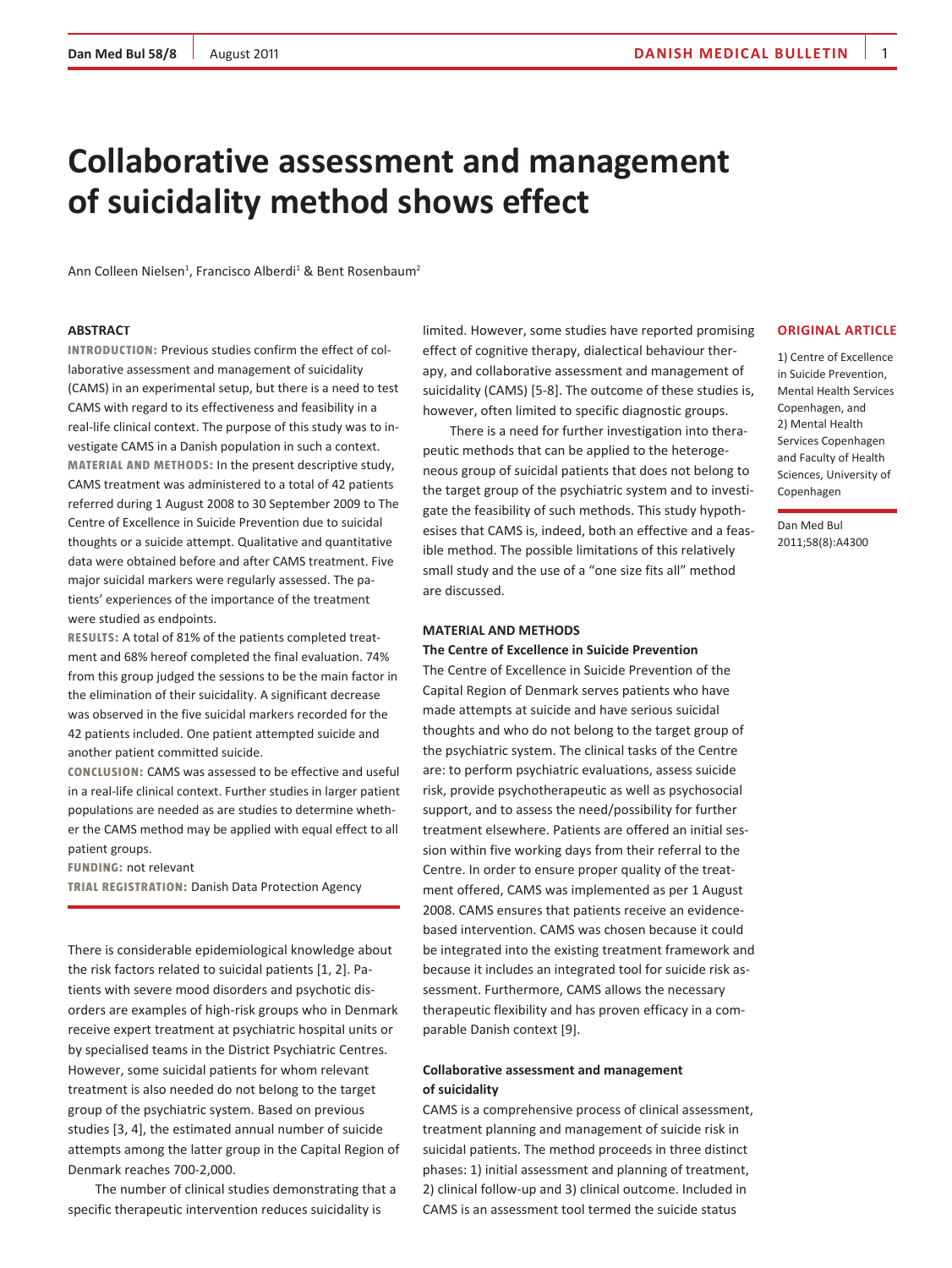form (SSF). The patient and the therapist complete the SSF together to record the patient's level of suicidality and to ensure that focus remains on issues linked to the patient's suicidality. The SSF uses both Likert scales and open-ended questions to evaluate the patient's experience of psychological pain, stress, agitation, hopelessness and self-hatred (the five suicidal markers), and overall suicide risk. The subsequent therapeutic intervention can be cognitive, psychodynamic, systemic or of another nature depending on the patient's needs, and it can be of a more practical nature. A fundamental element of CAMS is the development of a strong therapeutic relationship [10, 11]. This is achieved through a deliberate and ongoing collaboration with the patient in an effort to understand the meaning of the patient's suicidal behaviour. The therapist takes a position where he or she considers the suicidal behaviour understandable (albeit troubling and problematic), as viewed through the patient's own perspective. The idea is that by understanding the functional aspects of the patient's suicidal behaviour, the therapist will be in a better position to propose alternative and less life-threatening coping strategies [11]. Specifically, the clinician sits him- or herself beside the patient and the two of them complete the SSF together in order to distance the treatment from the traditional practice in which the clinician is the expert and in order to move towards a more collaborative approach (**Figure 1**).

#### **The Project**

The Project is a prospective, naturalistic study with quantitative and qualitative pre- and post treatment data. We aimed to test the effectiveness and feasibility of CAMS with regard to the patient group treated at The Centre of Excellence in Suicide Prevention . Included in the study were persons residing in the Capital Region who were referred to or who on their own initiative con-

# **FIGURE 1**

A graphical presentation of the collaborative approach in collaborative assessment and management of suicidality.

Source: [8]. Copyright 2000 by the Guilford Press. Reprinted by permission.



tacted the Centre in the period 1 August 2008 to 30 September 2009, either after a suicide attempt or because they harboured serious suicidal thoughts. Exclusion criteria followed the guidelines of the Centre: patients for whom the suicide risk was acute and hospitalization was warranted, psychotic patients, patients with a serious substance abuse problem and persons who needed or were already in a treatment programme forming part of the mental health treatment system. Non-Danish speaking patients were also excluded from the study, but they received treatment in English.

During the study period, 74 patients were referred to or contacted the Centre directly. Referrals came primarily from the psychiatric or somatic emergency units or from general practitioners (GPs). Referring agencies were made aware of the Project via continuous personal contact and the Psychiatric Centres' main web page. Among the referred patients, 32 fulfilled one of the exclusion criteria. The remaining 42 consecutive patients were offered CAMS treatment and were included.

As shown in **Table 1**, most patients were young single women and half of them had previously had contact with the psychiatric system; one third met the criteria for a personality disorder diagnosis and more than one third were already receiving treatment with psychotropic drugs. The patients were seen weekly for individual sessions of approx. 45 min. The treatment ended when for three consecutive sessions the patient had been assessed as non-suicidal. Progress was evaluated in cooperation with the patient. An authorized psychologist under the supervision of a senior psychiatrist performed the treatment and made the psychiatric evaluation.

The primary goal of the treatment was the elimination of suicidal ideation and a decline in the five suicidal markers from start to completion of the treatment. The feasibility of CAMS was measured in terms of the proportion of patients who completed CAMS treatment.

#### **Statistics**

A paired samples test was applied. All tests were performed in SPSS versions 14 and 15. A P value < 0.05 was considered significant. Effect size was calculated in accordance with the formula for Cohen's d [12].

*Trial registration:* The trial is a qualitative study of daily treatment practice and therefore requires no research ethics committee approval or registration. The project is registered at the Danish Data Protection Agency.

# **RESULTS**

The effectiveness of the CAMS treatment is described in **Table 2**, **Table 3** and **Table 4**. We observed a significant decrease in the five suicidal markers with a medium to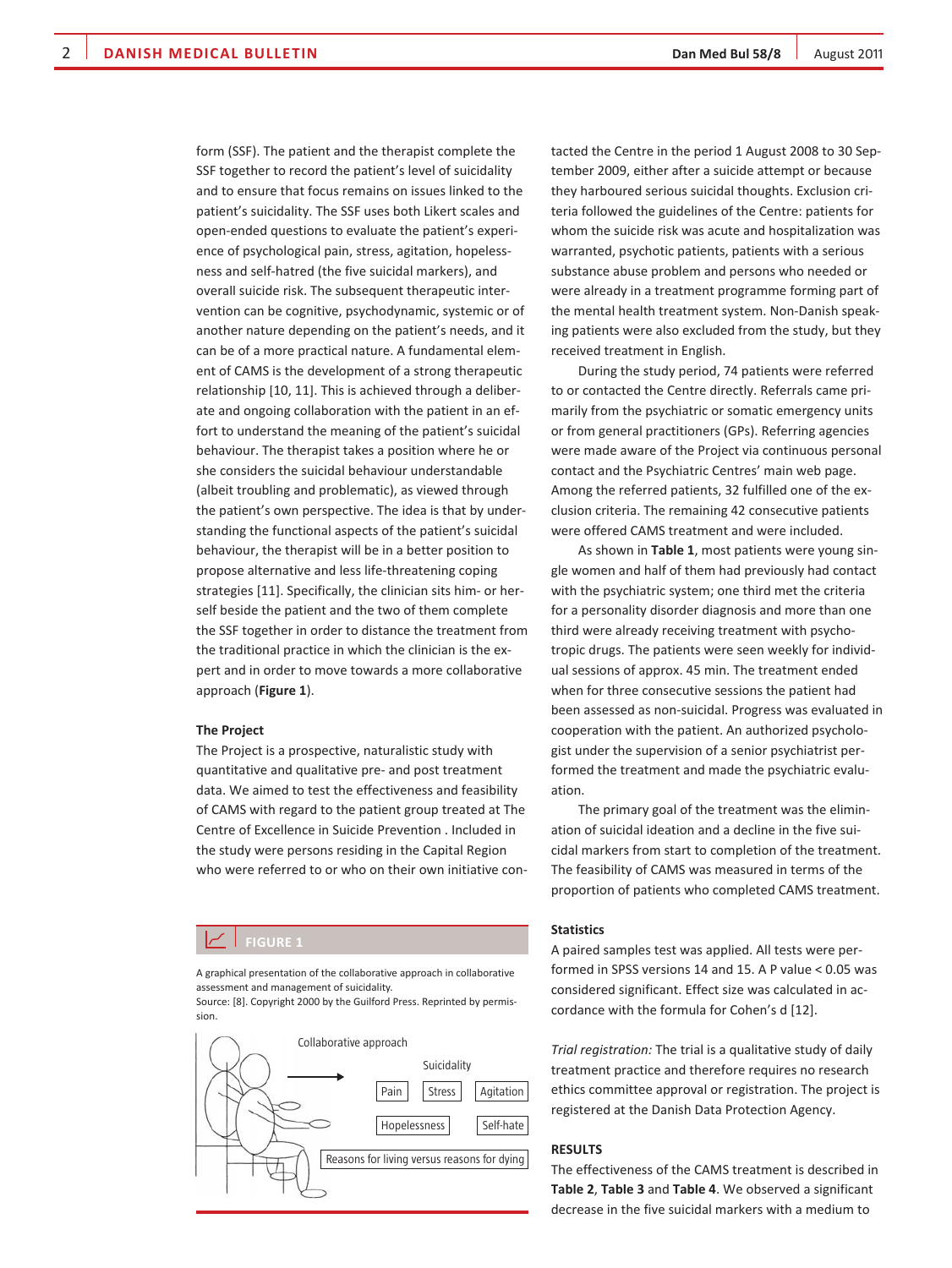large effect size between 0.47 and 0.99. This suggests an improvement in the patient's subjective experience and elimination of the suicide risk.

Among the 42 patients included in the study, 34 (81%) completed the treatment as planned and 23 (68%) of these patients completed the final treatment evaluation. Hereof, 74% replied that the treatment had meant that they no longer felt suicidal and 83% had experienced close collaboration between the patient and the psychologist – i.e. a good treatment alliance (Table 4). The average number of sessions was 5.5 (range 1-11 sessions). Six patients (14%) discontinued the process prematurely. Another two patients were discontinued from the study, one after admittance to a psychiatric ward and the other committed suicide. One patient attempted suicide, but continued treatment and was included in the study.

## **DISCUSSION**

The study design suffers from several limitations. The number of referred patients is relatively small compared with the estimated size of the target population [3, 4]. This becomes even more clear when we consider that the present study targeted both patients with suicidal behaviour and patients with suicidal thoughts only. The gap may be due to a lack of knowledge among primary health care staff that referral to treatment is possible. Lack of referral may also be rooted in insufficiency of treatment resources and consequently also time spent on creating awareness of the Centre.

The exclusion criteria adopted in the present study may have been instrumental in selecting patients in a manner that underestimates the positive effect of the therapy. We excluded patients belonging to the target group of the psychiatric system (see above) and thereby excluded a high-risk group [13]. It has previously been found that effect sizes of different interventions are positively correlated with patients' degrees of psychopathology [4, 14].

Comparing our results with those of a similar study from Glostrup [9], we found that the treatment effect was smaller in our study. The reasons for this may be rooted in several circumstances: The study from Glostrup was a research project in which written, informed consent was obtained from participants who contacted the Psychiatric Emergency Room, the Somatic Department or the Medical Department because of either suicidal thoughts or suicide attempts [9].

The patient inclusion basis in our study is broader and our study also includes patients referred from GPs as well as patients who have themselves contacted the Centre. Our study also includes all patients who met the criteria for contact with The Centre of Excellence in Suicide Prevention and patients were therefore not re-

### $\blacksquare$  TABLE 1

Description of sample at inclusion (n = 42, female/male: 33/9).

|                                                                                      | %              |
|--------------------------------------------------------------------------------------|----------------|
| Socio-demographic data                                                               |                |
| Female/male                                                                          | 79/21          |
| Age                                                                                  |                |
| 18-29 years                                                                          | 69             |
| 30-49 years                                                                          | 26             |
| 50-65 years                                                                          | 5              |
| <b>Marital status</b>                                                                |                |
| Single                                                                               | 88             |
| Current employment status                                                            |                |
| Employed                                                                             | 38             |
| Student or similar                                                                   | 21             |
| Unemployed                                                                           | 41             |
| Psychiatric history                                                                  |                |
| Current suicide attempt                                                              | 62             |
| Current suicidal ideation                                                            | 38             |
| Previous contact to the psychiatric system, not admitted,<br>not District Psychiatry | 50             |
| Previous contact to the psychiatric system, admitted                                 | 29             |
| Current use of psychotropic drugs                                                    | 36             |
| Minor substance or alcohol abuse                                                     | 17             |
| Significant trauma while growing up                                                  | 12             |
| Symptom duration < 1 year                                                            | 83             |
| A Diagnosis (ICD-10)                                                                 |                |
| Depressive disorders (F32, 32.1, 32.2 and 33)                                        | 19             |
| Adjustment disorders, excl. depressive reactions (F43.2)                             | 48             |
| Adjustment disorders, primarily depressive reaction<br>(F43.21 and 43.22)            | 33             |
| B Diagnosis (ICD-10)                                                                 |                |
| Addictive/substance use disorders (F10.1, 10.2 and F12.1)                            | $\overline{7}$ |
| Psychotic disorders (F21)                                                            | $\overline{2}$ |
| Anxiety disorders (F41)                                                              | $\overline{2}$ |
| Eating disorders (F50.3 and 50.9)                                                    | $\overline{7}$ |
| Antisocial personality disorder (F60.2)                                              | $\overline{2}$ |
| Borderline personality disorder (F60.30 and 60.31)                                   | 19             |
| Personality disorder, unspecified (F60.9)                                            | 10             |
| <b>B</b> diagnoses in total                                                          | 49             |
| ICD = International Classification of Diseases.                                      |                |

## **TABLE 2**

Change in the five suicidal markers after receiving collaborative assessment and management of suicidality treatment.

|                    |    | Pre-treatment, | Post-treatment |         |
|--------------------|----|----------------|----------------|---------|
|                    | n  | mean           | mean           | p value |
| Psychological pain | 38 | 3.72           | 2.55           | 0.000   |
| <b>Stress</b>      | 38 | 3.53           | 2.74           | 0.004   |
| Agitation          | 38 | 3.26           | 2.50           | 0.007   |
| Hopelessness       | 38 | 3.45           | 2.42           | 0.000   |
| Self-hate          | 38 | 3.29           | 2.42           | 0.001   |
|                    |    |                |                |         |

quired to give written consent in order to participate in the study. Providing written consent involves reading lengthy project descriptions and signing a contract-like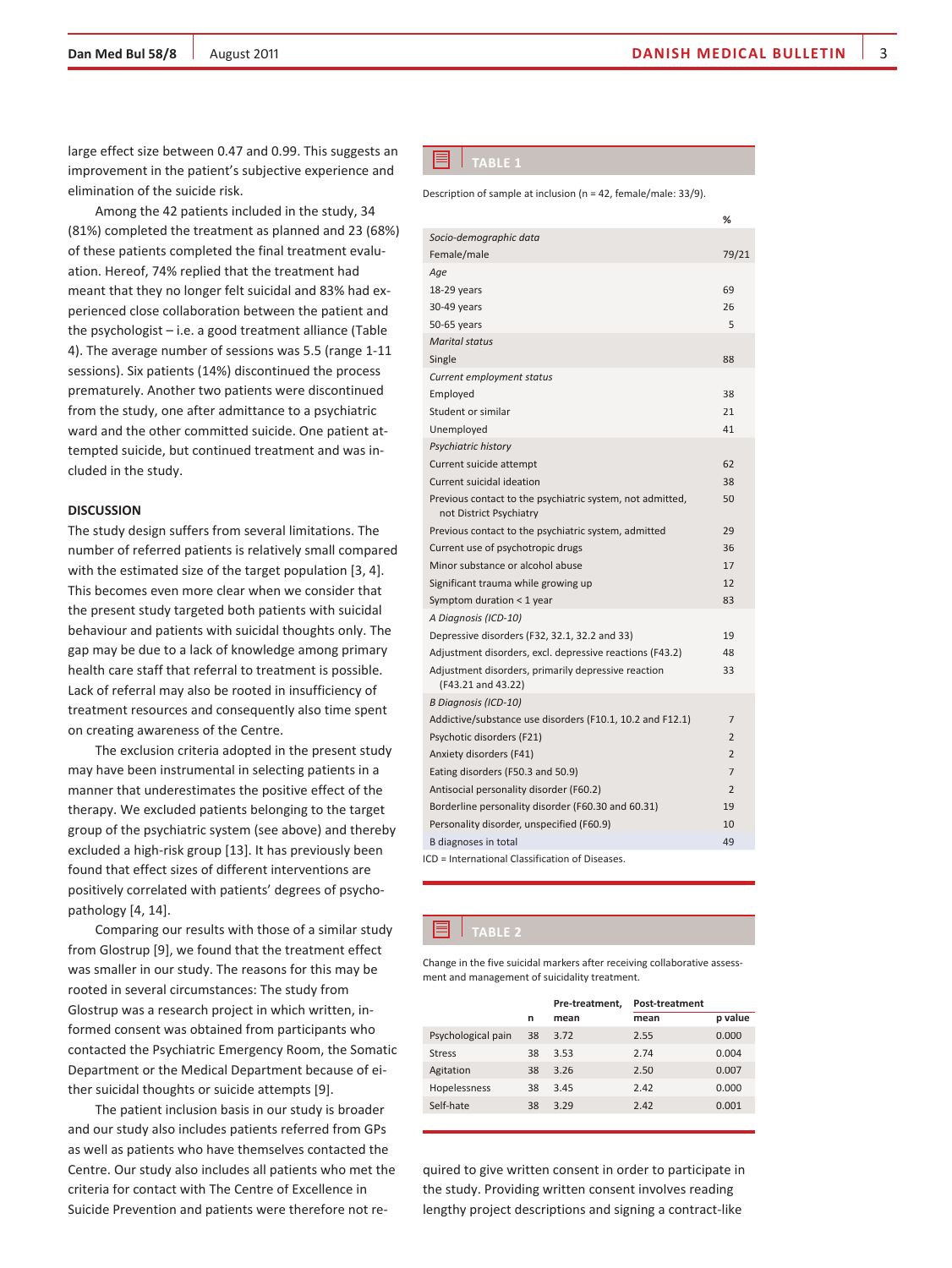| <b>TABLE 3</b>                                |    |       |       |      |
|-----------------------------------------------|----|-------|-------|------|
| Effect size.                                  |    |       |       |      |
|                                               | n  | Mean  | SD    | D    |
| Psychological pain                            | 38 | 1.171 | 1.232 | 0.95 |
| <b>Stress</b>                                 | 38 | 0.789 | 1.580 | 0.99 |
| Agitation                                     | 38 | 0.763 | 1.635 | 0.47 |
| Hopelessness                                  | 38 | 1.026 | 1.197 | 0.86 |
| Self-hate                                     | 38 | 0.868 | 1.417 | 0.61 |
| $D =$ effect size: $SD =$ standard deviation. |    |       |       |      |

form and this may have been an entry barrier for those patients who were socially deprived, a group known to be at higher risk of suicidal behaviour. In addition, it is standard practice at the Centre that patients with previous suicide attempt(s) and patients who off-hand refuse treatment will subsequently be contacted to be made aware that the treatment offer exists. We assume that the therapists in our Centre are required to be more proactive than the participants of a research project and thus likely to include patients who potentially had a more ambivalent attitude towards treatment.

Suicide risk is generally larger for men than for women and particularly so for older men [1]. As shown in Table 1, the proportion of male patients was small in the present study (21.4%) and very few patients were older than 50 years (4.8%). The study underlines the continuing need for development of treatment programs targeting this special population.

The study raises a number of questions regarding the validity of CAMS in relation to patients with a personality disorder diagnosis. As shown in Table 1, a considerable proportion of the patients had such a diagnosis (31%). The therapist often experienced that this group had difficulties in completing the CAMS self-rating scales which invite the patient to rate his or her specific emotional symptom on a scale from one to five. The result was often a very high score on all items with little differentiation or development during the course of the CAMS treatment.

Apart from illustrating the patient's conditions, it is possible that such a result also reflects the patient's lack

# **TABLE 4**

Compliance/the sessions therapeutic function.

|                                                                            | %  | n  |
|----------------------------------------------------------------------------|----|----|
| Completed treatment                                                        | 81 | 34 |
| Hereof the final questionnaire was answered                                | 68 | 23 |
| Hereof:                                                                    |    |    |
| The sessions were the main factor in the elimination of<br>the suicidality | 74 | 17 |
| Cooperation between therapist and patient was good                         | 83 | 19 |
|                                                                            |    |    |

of capacity for self-monitoring which is a known problem in this group of patients [15]. This makes the task of filling out the CAMS forms particularly difficult for this group of patients; a problem that may, in turn, affect the validity of the method and also place special demands on the therapist's understanding of the responses, clinical assessment and ability to facilitate the patient's introspection.

The male patient who committed suicide was, in principle, well-treated and assessed as non-suicidal according to his CAMS score. The fact that he did commit suicide underlines the need for more knowledge about how risk factors, psychopathologies or personality types influence suicide risk in patients who successfully complete CAMS treatment. A recent study showed that the use of specific, violent methods in an unsuccessful suicide attempt involve an increased risk of a subsequent completed suicide [16]. We may also assume that patients with so-called introjective depression (a type of depression which among other is characterized by a tendency towards self-criticism and self-devaluation) may have difficulty developing the necessary trust and therapeutic alliance within a short therapeutic frame [17]. Similarly, it may be hypothesized that patients with a narcissistic personality problem would be helped very little by a short-term treatment that focuses on the elimination of suicidal impulses which in the narcissistic person's perspective may be precisely the only means with which to destroy the evil self-image [18]. There seems to be a basis for examining whether the CAMS method can be applied with equal effect to all patient groups and personality issues.

These difficulties in using CAMS raise questions about its theoretical basis. This problem is also pertinent when contemplating the collaborative framework. CAMS only describes the practices that unfold within the therapeutic space. The therapist, however, is also part of a larger institutional framework. This fact establishes an asymmetrical relationship where a life-threatened patient seeks help from an expert. The question is whether the ideal goal of egalitarian collaboration could be contaminated by the "system" in which suicidal behaviour is regarded as a psychopathological symptom devoid of personal meaning [19].

The above limitations imply that the positive effect of CAMS demonstrated in the present study must necessarily be considered as preliminary results. We plan to assess patients' progress within the context of a followup survey one year after they have completed the treatment.

**CORRESPONDENCE:** *Ann Colleen Nielsen,* Kompetencecenter for Selvmordsforebyggelse, Psykoterapeutisk Klinik, Psykiatrisk Center København, Nannasgade 28, København 2200 N, Denmark. E-mail: ann.colleen.nielsen@regionh.dk